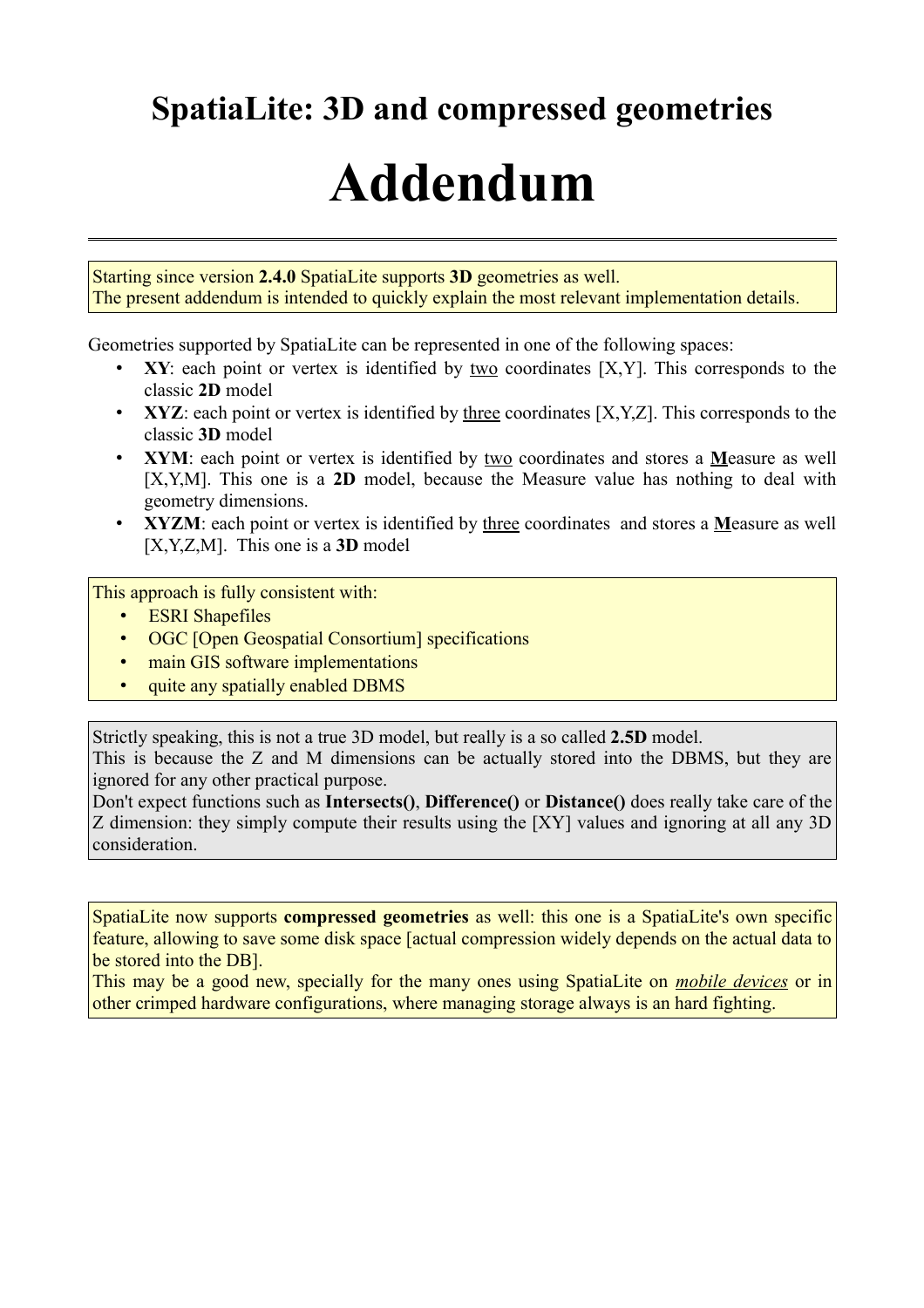### **Geometry classes:**

Accordingly to the above premise, the following Geometry Classes are now supported by SpatiaLite:

| <b>Class</b>         | $\mathbf{D}$   |
|----------------------|----------------|
| NONE                 | 0              |
| POINT                | 1              |
| LINESTRING           | $\overline{2}$ |
| POLYGON              | 3              |
| MULTIPOINT           | 4              |
| MULTILINESTRING      | 5              |
| MULTIPOLYGON         | 6              |
| GEOMETRYCOLLECTION   | 7              |
| POINTZ               | 1001           |
| LINESTRINGZ          | 1002           |
| POLYGONZ             | 1003           |
| MULTIPOINTZ          | 1004           |
| MULTILINESTRINGZ     | 1005           |
| MULTIPOLYGONZ        | 1006           |
| GEOMETRYCOLLECTIONZ  | 1007           |
| POINTM               | 2001           |
| LINESTRINGM          | 2002           |
| POLYGONM             | 2003           |
| MULTIPOINTM          | 2004           |
| MULTILINESTRINGM     | 2005           |
| MULTIPOLYGONM        | 2006           |
| GEOMETRYCOLLECTIONM  | 2007           |
| POINTZM              | 3001           |
| LINESTRINGZM         | 3002           |
| POLYGONZM            | 3003           |
| MULTIPOINTZM         | 3004           |
| MULTILINESTRINGZM    | 3005           |
| MULTIPOLYGONZM       | 3006           |
| GEOMETRYCOLLECTIONZM | 3007           |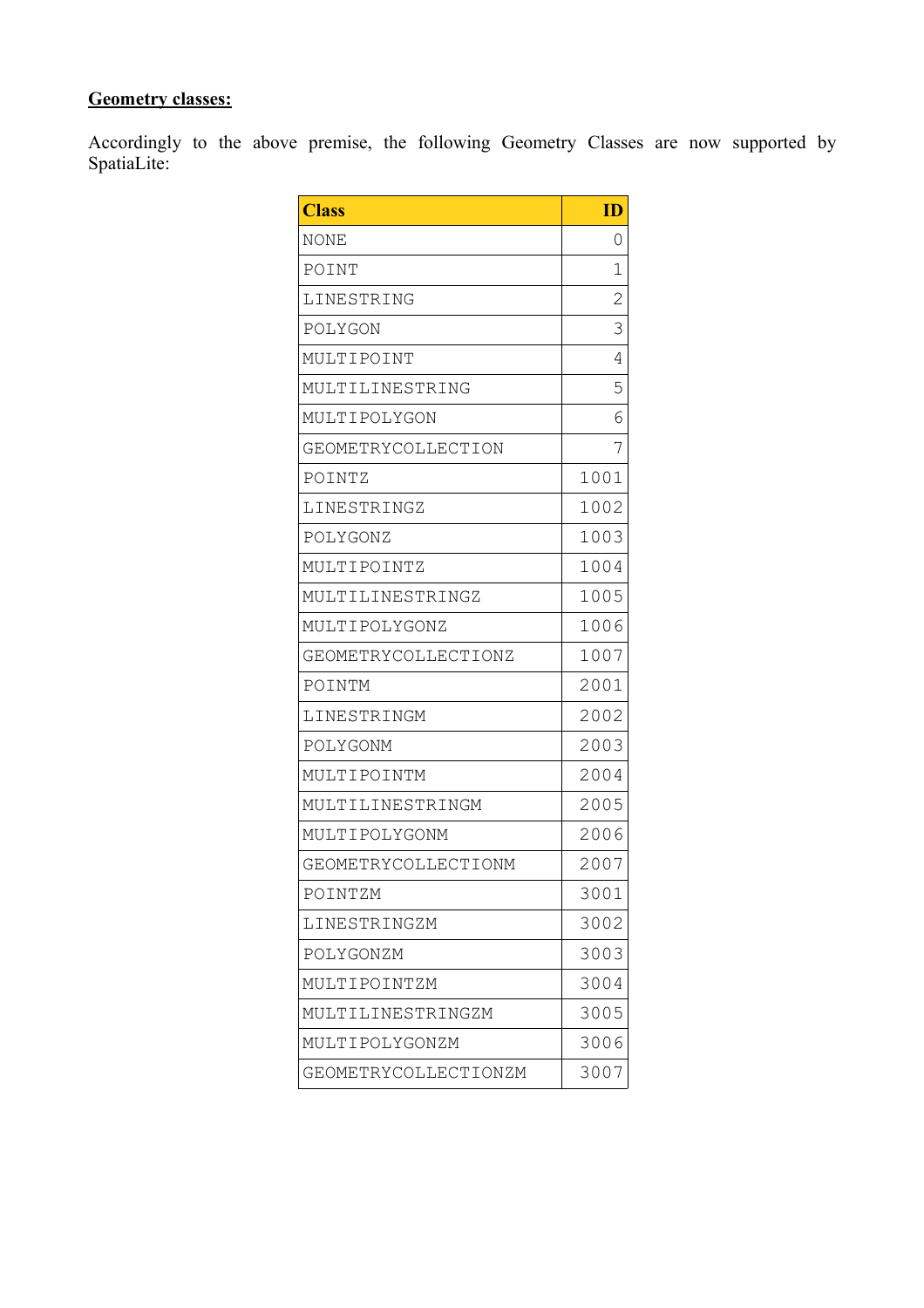#### **WKT notations:**

You can use WKT [*Well Known Text*] expressions to represent each geometry class, as shown in the following examples:

```
POINT(13.21 47.21)
POINTZ(13.21 47.21 0.21)
POINTM(13.21 47.21 1000.0)
POINTZM(13.21 47.21 0.21 1000.0)
LINESTRING(15.21 57.58, 15.81 57.12)
LINESTRINGZ(15.21 57.58 0.31, 15.81 57.12 0.33)
LINESTRINGM(15.21 57.58 1000.0, 15.81 57.12 1100.0)
LINESTRINGZM(15.21 57.58 0.31 1000.0, 15.81 57.12 0.33 1100.0)
MULTIPOINT(15.21 57.58, 15.81 57.12)
MULTIPOINTZ(15.21 57.58 0.31, 15.81 57.12 0.33)
MULTIPOINTM(15.21 57.58 1000.0, 15.81 57.12 1100.0)
MULTIPOINTZM(15.21 57.58 0.31 1000.0, 15.81 57.12 0.33 1100.0)
GEOMETRYCOLLECTION(
    POINT(13.21 47.21), 
    LINESTRING(15.21 57.58, 15.81 57.12))
GEOMETRYCOLLECTIONZ(
    POINTZ(13.21 47.21 0.21), 
    LINESTRINGZ(15.21 57.58 0.31, 15.81 57.12 0.33))
GEOMETRYCOLLECTIONM(
    POINTM(13.21 47.21 1000.0), 
    LINESTRINGM(15.21 57.58 1000.0, 15.81 57.12 1100.0))
GEOMETRYCOLLECTIONZM(
    POINTZM(13.21 47.21 0.21 1000.0),
    LINESTRINGZM(15.21 57.58 0.31 1000.0, 15.81 57.12 0.33 1100.0))
```
#### **Important notice:**

Although existing OGC specifications tries to define conformance rules for both 2D and 3D geometries, you cannot expect a strong inter-operability between different implementations. As a matter of fact this goal has been really achieved only in the case of 2D geometries [XY]. But when using 3D geometries [XYZ, XYM or XYZM] you cannot expect to safely transfer WKT or WKB notations between different DBMS, because there is an awful chaos of different (and mutually incompatible) formats or dialects.

Accordingly to this sad situation, using the old shapefile format seems to be the unique viable solution when transferring 3D data between different DBMS is absolutely required.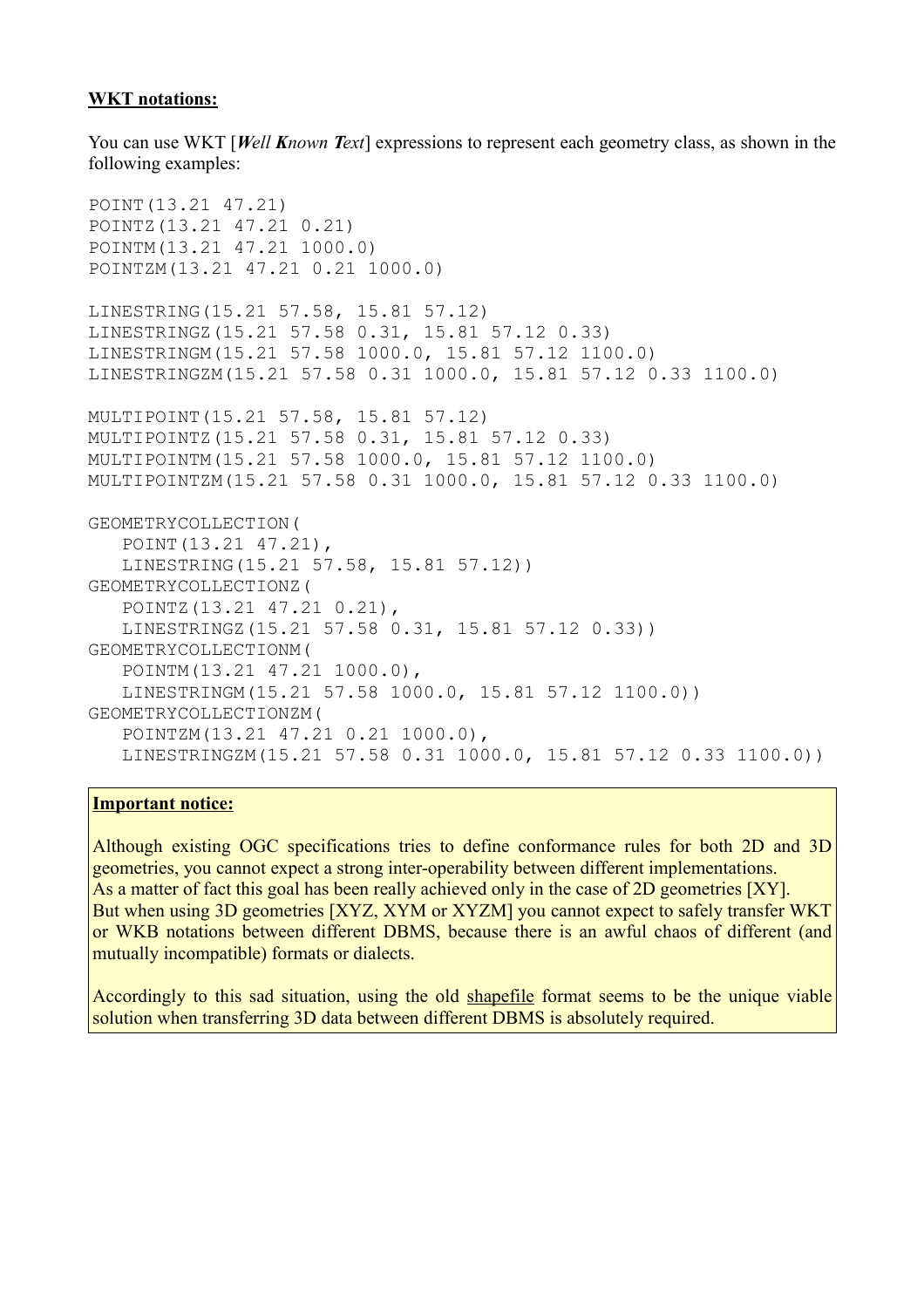#### **SQL functions:**

Functions: **AsText(), AsBinary(), GeomFromText(), GeomFromWKB()** and alike will now support any Geometry class [following the above guide lines].

Function **GeometryType()** will now return the corresponding geometry class, i.e. 'LINESTRING', 'POINT ZM', 'MULTIPOLYGON M' …

Functions: **StartPoint()**, **PointN()**, **LinestringN(), GeometryN()** and alike always return a Geometry using the same dimension space as the original Geometry.

Individual coordinate values can now be inspected using the **X()**, **Y()**, **Z()** and **M()** functions. Please note:

- a call to the Z() function passing a POINT or POINTM geometry always return 0 (*zero*)
- and a call to the M() function passing a POINT or POINTZ geometry always return 0 (*zero*)

Explicit geometry class casting is allowed using the following functions:

- **CastToXY()** always return the corresponding Geometry in the [XY] space
- **CastToXYZ()** always return the corresponding Geometry in the [XYZ] space
- **CastToXYM()** always return the corresponding Geometry in the [XYM] space
- **CastToXYZM()** always return the corresponding Geometry in the [XYZM] space

*Caveat*: when reducing the dimensions [as in the case of calling **CastToXY**()], the unused dimensions [Z,M] will be simply omitted if present into the original Geometry. And when augmenting the dimensions [as in the case of calling **CastToXYZM()**], any missing dimension [Z,M] will be represented as 0 (*zero*) into the returned Geometry.

#### **Geometry type constraints:**

The **AddGeometryColumn()** function is now defined as follows:

SELECT AddGeometryColumn('tbl', 'geom', 4326, 'POINT', 2); SELECT AddGeometryColumn('tbl', 'geom', 4326, 'POINT', 'XY'); • both them requires the creation of a new POINT Geometry column in the [XY] space. SELECT AddGeometryColumn('tbl', 'geom', 4326, 'POINT', 3); SELECT AddGeometryColumn('tbl', 'geom', 4326, 'POINT', 'XYZ'); • both them requires the creation of a new POINT Geometry column in the [XYZ] space. SELECT AddGeometryColumn('tbl', 'geom', 4326, 'POINT', 'XYM'); • requires the creation of a new POINT Geometry column in the [XYM] space.

SELECT AddGeometryColumn('tbl', 'geom', 4326, 'POINT', 'XYZM'); • requires the creation of a new POINT Geometry column in the [XYZM] space.

*Please note:* trying to INSERT or UPDATE a Geometry value not corresponding to the declared space dimensions for the corresponding column will now raise an exception.

This actually grants that each Geometry value stored into the same column has identical Geometry type and space dimensions.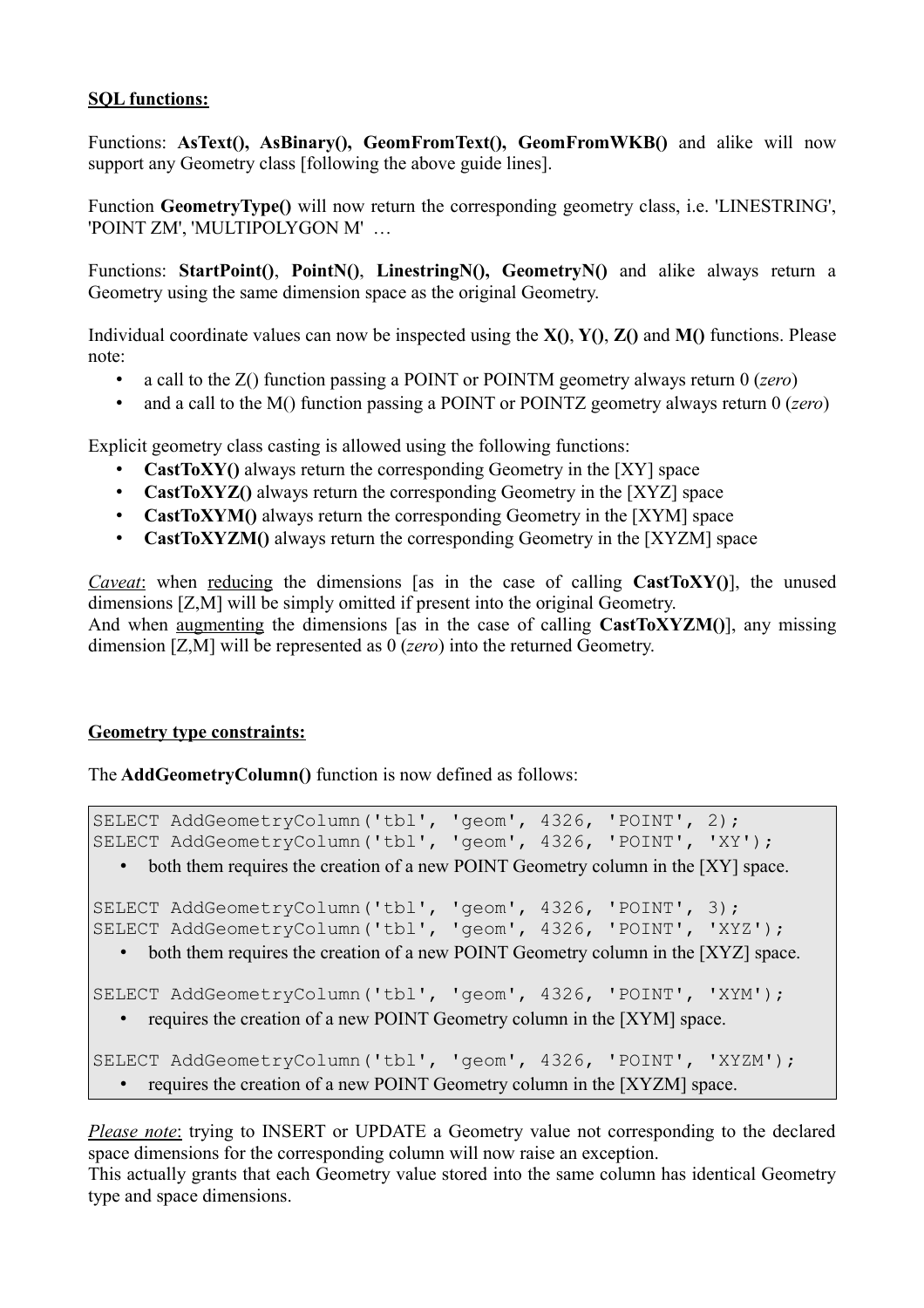#### **Compressed Geometries:**

| <b>Class</b>            |         |
|-------------------------|---------|
| COMPRESSED LINESTRING   | 1000002 |
| COMPRESSED POLYGON      | 1000003 |
| COMPRESSED LINESTRINGZ  | 1001002 |
| COMPRESSED POLYGONZ     | 1001003 |
| COMPRESSED LINESTRINGM  | 1002002 |
| COMPRESSED POLYGONM     | 1002003 |
| COMPRESSED LINESTRINGZM | 1003002 |
| COMPRESSED POLYGONZM    | 1003003 |

SpatiaLite can handle the following compressed Geometry classes:

Each compressed class is exactly equivalent to its corresponding uncompressed class: the only difference is in the binary internal representation used to store data.

While storing some uncompressed Geometry a double precision value [64 bits] is required to store each single coordinate value. Accordingly to this:

- storing a 1,000 vertices Linestring in the [XY] space will require 2,000 *doubles*, i.e. 128,000 bytes.
- storing the same 1,000 vertices Linestring in the [XYZ] space will require 3,000 *doubles*, i.e. 192,000 bytes.

Really huge Geometries are not at all uncommon in GIS data: finding many-thousand vertices Linestrings or Rings it's not at all exceptional while handling complex entities such as roads, rivers or administrative boundaries.

Applying some kind of Geometry compression we can sensibly reduce the required storage amount, accepting in the meanwhile some slight (may be, unnoticeable) precision loss.

The compressed storage implemented by SpatiaLite for Linestrings and Rings is as follows:

- the first vertex will be left untouched exactly as it is, i.e. it still uses double precision values
- and the last vertex will be left untouched as well, in order to fully preserve any required topology consistency.
- but any other intermediate vertex is now represented using single precision [32 bits] value. Due to the precision reduction we cannot any longer use the original coordinates: but we can easily compute the incremental differences existing with the immediately preceding vertex.

So, storing the above 1,000 vertices Linestring will now require (applying compression):

- 4 *doubles* and 1,996 *floats*, i.e. 64,128 bytes if using the [XY] space
- 6 *doubles* and 2,994 *floats*, i.e. 96,1922 bytes if using the [XYZ] space

As you can easily detect, applying compression to complex geometries will save about 50% of the required space: yes, we'll certainly introduce some slight approximation, but this may well be quite unnoticeable for most practical GIS purposes, such as map visualization.